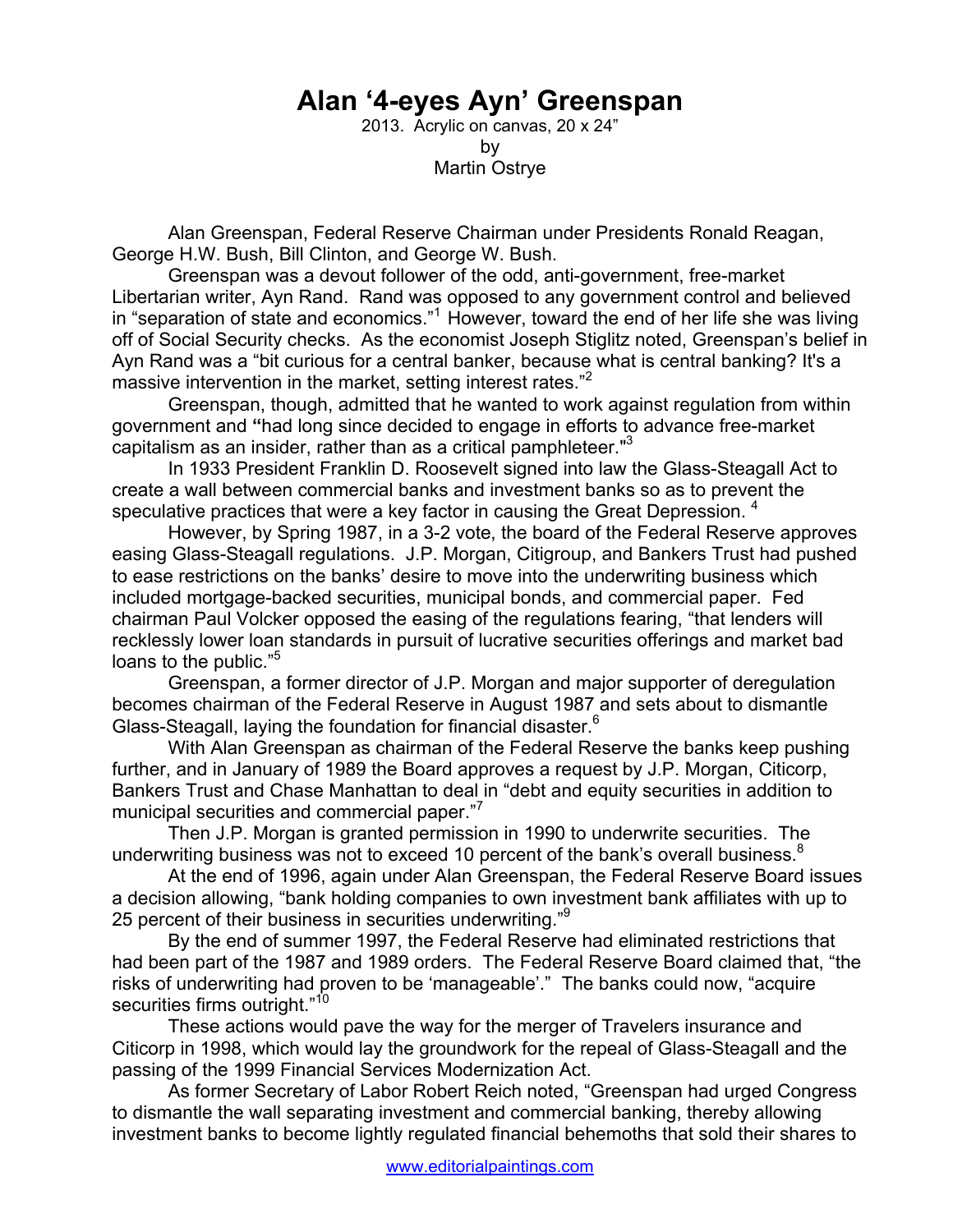the public, borrowed to the hilt, and invested wildly. Greenspan was also against regulating the 'derivatives' they invested in –securities derived from making bets on the future prices of real assets, such as those tied to rising home values."<sup>11</sup>

Furthermore, during the Clinton Administration, Greenspan was part of Clinton's secretive in-house council known as "the President's Working Group" an anti-regulation support group lead by Treasury Secretary Robert Rubin and included Larry Summers and Arthur Levitt, the SEC chairman.<sup>12</sup> This was the group that would gang-up on Brooksley Born, who was appointed by Clinton to run the Commodity Futures Trading Commission (CFTC).

 In an initial meeting between Born and Greenspan, as recalled by Joe Nocera of the New York Times, Greenspan said that he and Born would never agree on fraud because she probably thought "there should be rules against it," which she did. Greenspan replied that he thought, "the market will figure it out and take of the fraudsters."<sup>13</sup>

 As stated by Michael Greenberger, former director of the CFTC (1997-1999), "Greenspan didn't believe that fraud was something that needed to be enforced, and he assumed she probably did. And of course, she did. I've never met a financial regulator who didn't feel that fraud was part of their mission."14 Furthermore, Manuel Roig-Franzia of the Washington Post noted, **"**this is an absolute stunner for the new head of this tiny agency who is charged with making sure people don't commit fraud."<sup>15</sup> Washington attorney Nancy Duff Campbell said Born, "was taken aback about how far [Greenspan] would go towards deregulation, that even the notion that we should police fraudulent activity he didn't' think was something that was a given."<sup>16</sup>

Brooksley Born wanted to regulate Over-the-Counter (OTC) derivatives, which so outraged Rubin, Summers, Greenspan and Levitt, that Born became suspicious about what they were trying to hide.<sup>17</sup> So she published a Concept Release about regulating OTC derivatives. Clinton's White House wants to stop her. However, only Congress can do that, so hearings are set and Clinton's gang goes on the attack to discredit and humiliate her. Larry Summers claims that, "[t]he [concept] release has cast a shadow of regulatory uncertainty over a thriving market." Levitt said, "[t]he CFTC's action has and will bring, I believe, significant disruption to this important global market." And Greenspan said, "[r]egulation that serves no useful purpose hinders the efficiency of markets to enlarge." When a Representative asked her what she was trying to protect, Born replied: "We're trying to protect the money of the American public, which is at risk in these markets."18

 Congress chose not to heed Brooksley Born's warning and six weeks later her "warning became prophecy."<sup>19</sup>

 Long Term Capital Management (LTCM), a hedge fund, was melting down. The fund "invented complex mathematical formulas and used derivatives to place their bets."20 The investors nor the regulators knew how the hedge fund worked, "[i]t was a completely secret process." LTCM was working with Wall Street's largest banks, "leveraging \$5 billion into more than \$1 trillion in derivatives."<sup>21</sup> As Brooksley Born noted, "[a]ll these big banks hadn't done their homework. They didn't even know the extent of LTCM's exposures in the market, or the fact that all of the other OTC derivatives dealers had been lending to them, as well." Furthermore, she said, the regulators didn't know LTCM was on the verge of collapse, "[b]ecause we didn't have any information about the market. $22$ 

After four days the Fed pressured Wall Street banks to save LTCM. $^{23}$ 

 In the end, Greenspan told Congress, "I think it's very important for us not to introduce regulation for regulation's sake."<sup>24</sup> And Congress went along, "[t]here would be no new regulations of over-the-counter derivatives."25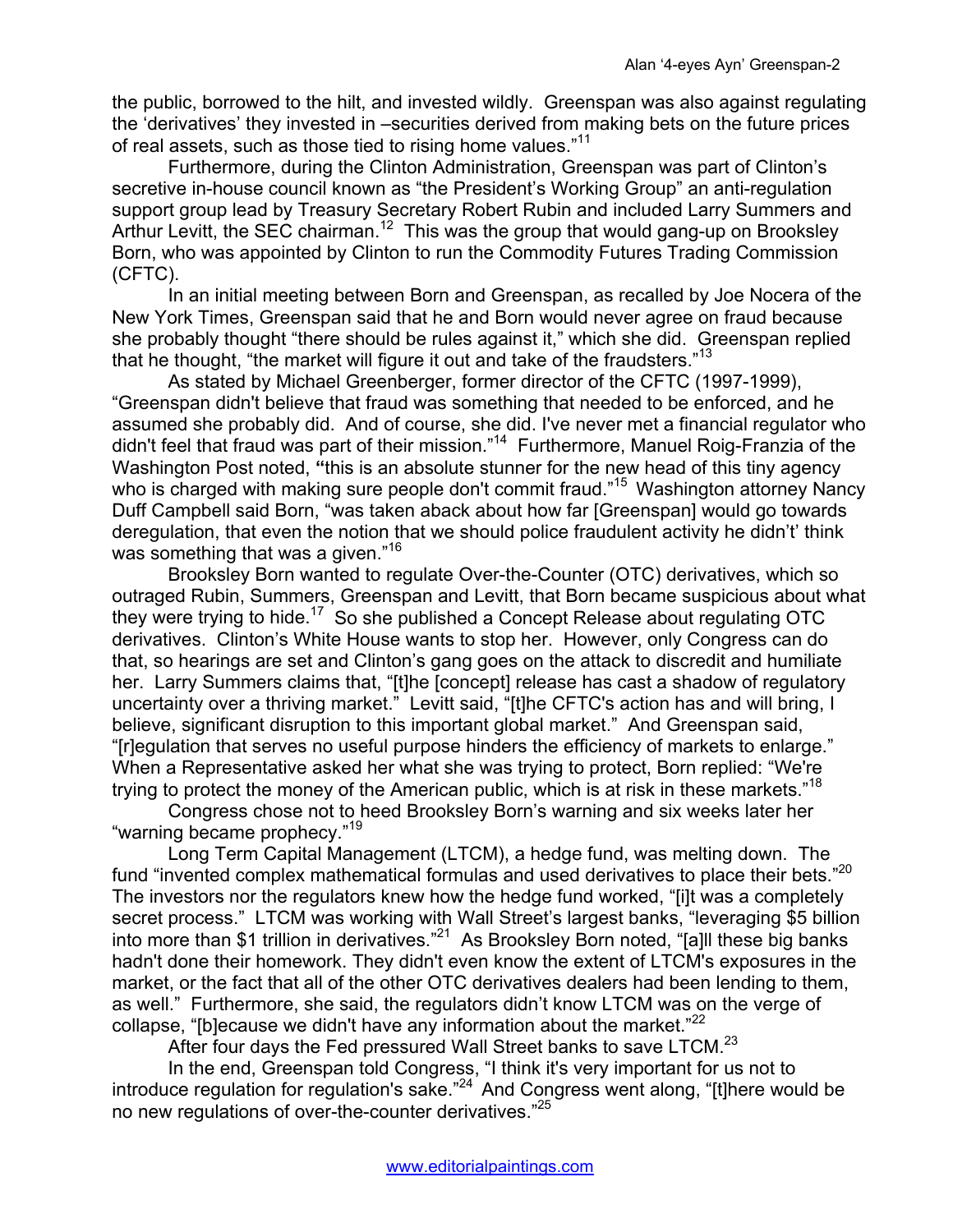As Michael Greenberger observed, it was now "an unregulated market, no transparency, no capital reserve requirements, no prohibition on fraud, no prohibition on manipulation, no regulation of intermediaries. All the fundamental templates that we learned from the Great Depression are needed to have markets function smoothly are gone."26

Congress put a stop to Brooksley Born. She resigned.<sup>27</sup> "Again and again during the Clinton administration," noted Joe Nocera, "you see these examples of the top regulators basically saying, '[t]he market knows better than us, and we're going to let the market do it.'"

 Greenspan stayed on into the George W. Bush administration and the unregulated derivative market grew and grew and by 2007 it was at \$595 trillion.<sup>28</sup> It had become a giant bubble that was going to burst and destroy the American economy, the financial stability of millions of Americans, and wreak havoc across the globe.

As former SEC chairman Arthur Levitt noted, "Alan was a great wizard. No one understood what he said, but he said it in such a way that everybody bought it. $"^{29}$ Furthermore, as the author of, *In Fed We Trust*, David Wessel observed, Greenspan was, "[t]he wizard, the man behind the curtain who mumbled in ways that ordinary people couldn't understand, but who appeared to be controlling absolutely everything."<sup>30</sup> Wessel went on to say, "[Greenspan] understood that there were laws he had to enforce that he personally would not have passed. But he intended to do as little as he could on regulation, and he proceeded to do just that."<sup>31</sup>

After debating Greenspan on the radio/television program, *Democracy Now!,* Naomi Klein, author of the *Shock Doctrine*, said she "was stunned that this man who preaches the doctrine of personal responsibility refuses to take any at all."<sup>32</sup>

 As Rolling Stone reporter Matt Taibbi said, "Every time Wall Street gets in a lot of trouble the Fed has been there to bail them out. They even had a term for it on Wall Street called the 'Greenspan Put,' which essentially meant that every time the bank blew up a speculative bubble, they could go back to the Fed and borrow money at zero or one or two percent, and then start the game all over again."33

And the game continues to the present day.

## **Notes**

- 1. *The Warning*, PBS Frontline, October 20, 2009 transcript p. 3.
- 2. Ibid., p. 4.
- 3. Ibid.
- 4. Marshall, Andrew Gavin, *The Great Global Debt Depression: It's All Greek To Me*. July 15, 2011, Global Research.
- 5. *The Long Demise of Glass-Steagall*. PBS Frontline. May 8, 2003.
- 6. Ibid.
- 7. Ibid.
- 8. Ibid.
- 9. Ibid.
- 10. Ibid.
- 11. Reich, Robert, *Alan Greenspan by Robert Reich*. January 16, 2009, The Guardian.
- 12. *The Warning*, pp. 4-5.
- 13. Ibid., p. 8.
- 14. Ibid.*,* p. 9.
- 15. Ibid.